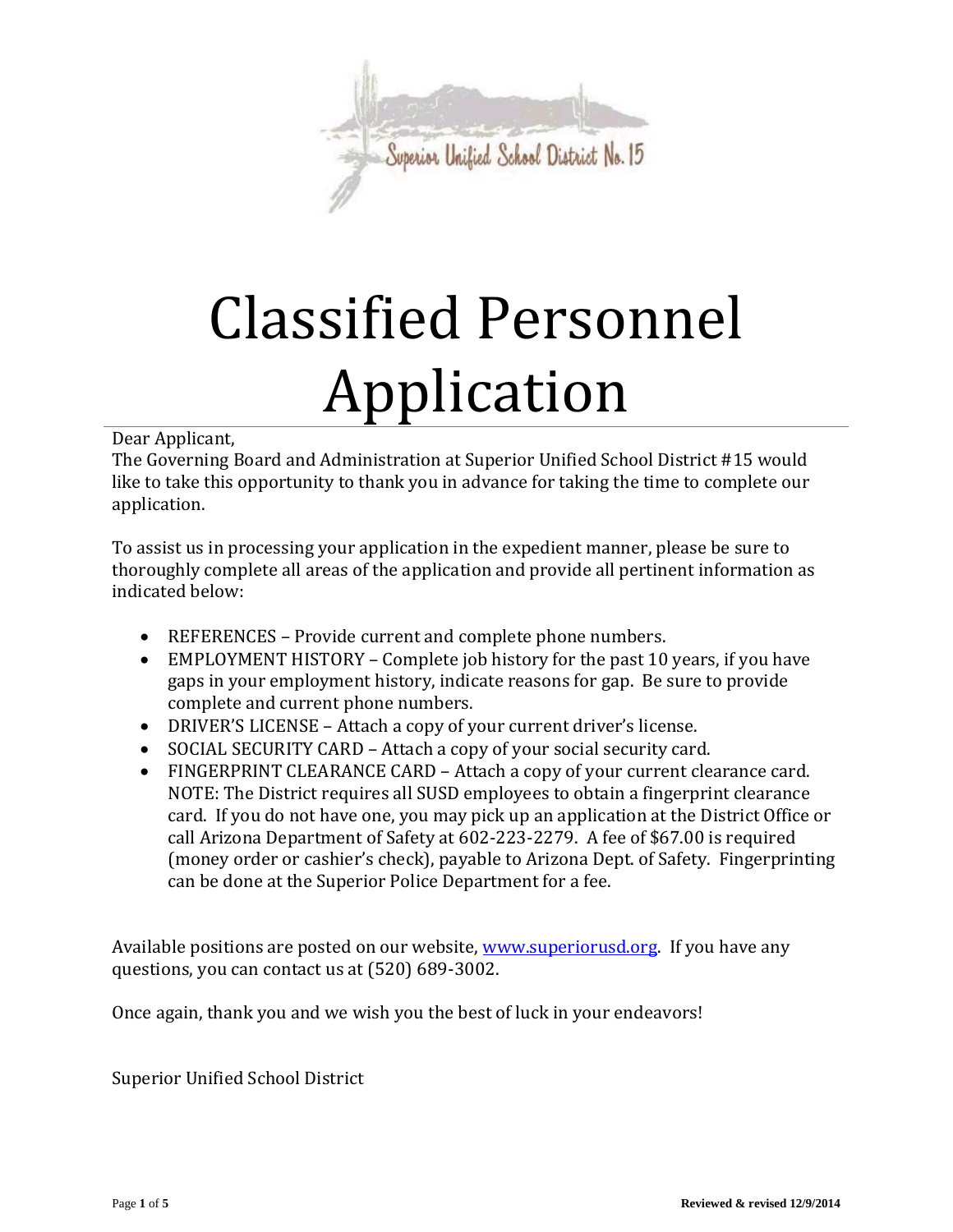

1500 Sunset Drive Suite 101 Superior, AZ 85173 P: (520) 689-3000 F: (520) 689-3009 Web: www.superiorusd.org

# **CLASSIFIED PERSONNEL APPLICATION**

*It is the policy of the Superior Unified School District to provide all persons with equal employment and educational opportunities regardless of race, color, sex, national origin, religion, marital status, age or handicap. Es la polisa del Distrito Escolar Unifacado de Superior de proveer a todas las personas igualdad de empleo y las oportunidades educacionales sin distinccion sobre de raza, color, sexo, origen nacional, religion, estado civil, edad o desabilidad.*  Date\_\_\_\_\_\_\_\_\_\_\_\_\_\_\_\_\_\_\_\_\_\_\_\_ Position Applying For\_\_\_\_\_\_\_\_\_\_\_\_\_\_\_\_\_\_\_\_\_\_\_\_\_\_\_\_\_\_\_\_\_\_\_\_\_\_\_\_\_\_\_\_\_\_\_\_\_\_\_\_\_ Name **Name E-Mail Address** Address\_\_\_\_\_\_\_\_\_\_\_\_\_\_\_\_\_\_\_\_\_\_\_\_\_\_\_\_\_\_\_\_\_\_\_\_\_\_\_\_\_\_\_\_\_\_\_\_\_\_\_\_\_\_\_\_\_\_\_\_\_\_\_\_\_\_\_\_\_\_\_\_\_\_\_\_\_\_\_\_\_\_\_\_\_\_\_\_\_\_\_\_\_\_\_\_ Primary Number\_\_\_\_\_\_\_\_\_\_\_\_\_\_\_\_\_\_\_\_\_\_\_\_\_\_\_\_\_\_\_\_\_\_\_\_\_\_\_ Message Number\_\_\_\_\_\_\_\_\_\_\_\_\_\_\_\_\_\_\_\_\_\_\_\_\_\_\_\_\_\_\_\_\_\_\_ Emergency Contact Name\_\_\_\_\_\_\_\_\_\_\_\_\_\_\_\_\_\_\_\_\_\_\_\_\_\_\_\_\_\_\_\_ Phone Number\_\_\_\_\_\_\_\_\_\_\_\_\_\_\_\_\_\_\_\_\_\_\_\_\_\_\_\_\_\_\_\_\_\_\_\_\_ Have you ever been employed by Superior Unified School District #15? \_\_\_\_Yes \_\_\_\_No If yes, explain\_ \_\_\_\_\_\_\_\_\_\_\_\_\_\_\_\_\_\_\_\_\_\_\_\_\_\_\_\_\_\_\_\_\_\_\_\_\_\_\_\_\_\_\_\_\_\_\_\_\_\_\_\_\_\_\_\_\_\_\_\_\_\_\_\_\_\_\_\_\_\_\_\_\_\_\_\_\_\_\_\_\_\_\_\_\_\_\_\_\_\_\_\_\_\_\_\_\_\_\_\_\_\_\_ What languages other than English do you speak?\_\_\_\_\_\_\_\_\_\_\_\_\_\_\_\_\_\_\_\_\_\_\_\_\_\_\_ read?\_\_\_\_\_\_\_\_\_\_\_\_\_ write?\_\_\_\_\_\_\_\_\_\_\_\_ Date available for employment\_\_\_\_\_\_\_\_\_\_\_\_\_\_\_\_\_\_\_\_\_\_\_\_\_\_ Would you be willing to work part time?\_\_\_\_\_\_\_\_\_\_\_\_\_\_\_\_\_\_\_ **WORK EXPERIENCE** List present employer first. All phone numbers and addresses must be current. **Dates Employed Employers Name (include address and phone) Supervisors Name Reason for Leaving Position/Title** From: To:

From: To: From: To: From: To:

Please explain any gaps in employment

## **EDUCATION**

\_\_\_\_\_\_\_\_\_\_\_\_\_\_\_\_\_\_\_\_\_\_\_\_\_\_\_\_\_\_\_\_\_\_\_\_\_\_\_\_\_\_\_\_\_\_\_\_\_\_\_\_\_\_\_\_\_\_\_\_\_\_\_\_\_\_\_\_\_\_\_\_\_\_\_\_\_\_\_\_\_\_\_\_\_\_\_\_\_\_\_\_\_\_\_\_\_\_\_\_\_\_\_

Attach additional pages if necessary

|                                 | <b>Name of School</b> | Location | <b>Years Attended</b> | Date<br><b>Graduated</b> | <b>Degree</b> |
|---------------------------------|-----------------------|----------|-----------------------|--------------------------|---------------|
| <b>High School</b>              |                       |          |                       |                          |               |
| College                         |                       |          |                       |                          |               |
| Trade, Business                 |                       |          |                       |                          |               |
| <sub>or</sub><br>Correspondence |                       |          |                       |                          |               |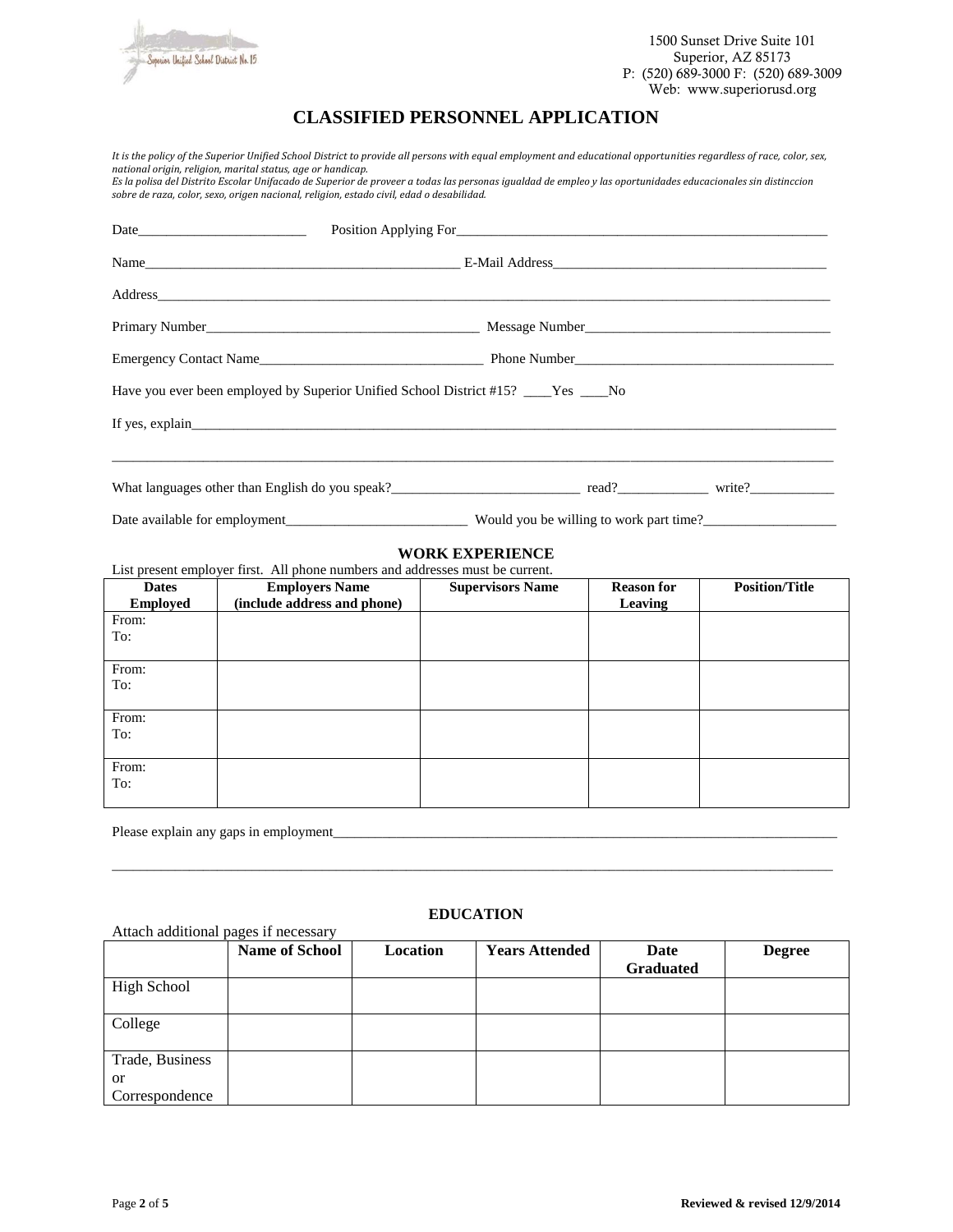#### **PERSONAL REFERENCES**

(List three, do not use relatives)

| Name |  |
|------|--|
|      |  |
|      |  |
| Name |  |
|      |  |

#### **PRIOR ADVERSE PERSONNEL ACTIONS**

All applicants are required to provide answers to the following questions. Use additional paper if necessary to completely and accurately answer these questions and provide any other information you believe might be relevant. An answer of "yes" to any of the questions below will not necessarily be a bar to employment. However, the District may refuse to hire applicants and may discharge employees who have falsified answers to the questions or who fail to accurately and completely answer such questions.

1. Have you ever been asked to resign from a position, resigned while charges were pending against you or been dismissed from a position? You must answer "yes" even if the matter was resolved through a settlement or severance agreement, regardless of its terms.

Yes \_\_\_\_\_No If you answer "yes" you must answer the following questions:

a. Explanation of the incident(s) giving rise to the charges and/or a statement of the accusation against you

\_\_\_\_\_\_\_\_\_\_\_\_\_\_\_\_\_\_\_\_\_\_\_\_\_\_\_\_\_\_\_\_\_\_\_\_\_\_\_\_\_\_\_\_\_\_\_\_\_\_\_\_\_\_\_\_\_\_\_\_\_\_\_\_\_\_\_\_\_\_\_\_\_\_\_\_\_\_\_\_\_\_\_\_\_\_\_\_\_\_\_\_\_\_\_

\_\_\_\_\_\_\_\_\_\_\_\_\_\_\_\_\_\_\_\_\_\_\_\_\_\_\_\_\_\_\_\_\_\_\_\_\_\_\_\_\_\_\_\_\_\_\_\_\_\_\_\_\_\_\_\_\_\_\_\_\_\_\_\_\_\_\_\_\_\_\_\_\_\_\_\_\_\_\_\_\_\_\_\_\_\_\_\_\_\_\_\_\_\_\_

 $\Box$ 

\_\_\_\_\_\_\_\_\_\_\_\_\_\_\_\_\_\_\_\_\_\_\_\_\_\_\_\_\_\_\_\_\_\_\_\_\_\_\_\_\_\_\_\_\_\_\_\_\_\_\_\_\_\_\_\_\_\_\_\_\_\_\_\_\_\_\_\_\_\_\_\_\_\_\_\_\_\_\_\_\_\_\_\_\_\_\_\_\_\_\_\_\_\_\_

- b. Date(s) of resignation/dismissal\_\_\_\_\_\_\_\_\_\_\_\_\_\_\_\_\_\_\_\_\_\_\_\_\_\_\_\_\_\_\_\_\_\_\_\_\_\_\_\_\_\_\_\_\_\_\_\_\_\_\_\_\_\_\_\_\_\_\_\_\_\_\_\_\_\_
- c. Name of prior employer
- d. Address/Telephone of prior employer\_\_\_\_\_\_\_\_\_\_\_\_\_\_\_\_\_\_\_\_\_\_\_\_\_\_\_\_\_\_\_\_\_\_\_\_\_\_\_\_\_\_\_\_\_\_\_\_\_\_\_\_\_\_\_\_\_\_\_\_\_
- 2. Have you ever had any professional license or certificate revoked or suspended?
	- Yes No If you answer "yes" you must answer the following questions:
	- a. Explanation of the incident(s) giving rise to the revocation/suspension
	- b. Date(s) of proceedings\_\_\_\_\_\_\_\_\_\_\_\_\_\_\_\_\_\_\_\_\_\_\_\_\_\_\_\_\_\_\_\_\_\_\_\_\_\_\_\_\_\_\_\_\_\_\_\_\_\_\_\_\_\_\_\_\_\_\_\_\_\_\_\_\_\_\_\_\_\_\_\_\_
	- c. Name of agency
	- d. Address/Telephone of Agency\_\_\_\_\_\_\_\_\_\_\_\_\_\_\_\_\_\_\_\_\_\_\_\_\_\_\_\_\_\_\_\_\_\_\_\_\_\_\_\_\_\_\_\_\_\_\_\_\_\_\_\_\_\_\_\_\_\_\_\_\_\_\_\_\_\_\_
	- e. Final disposition
- 3. Are you currently being investigated for any alleged misconduct or alleged grounds for discipline or is any charge or complaint now pending against you by any professional licensing, certification or other regulatory body or by your current or any previous employer?

 $\Box$ 

\_\_\_\_\_\_\_\_\_\_\_\_\_\_\_\_\_\_\_\_\_\_\_\_\_\_\_\_\_\_\_\_\_\_\_\_\_\_\_\_\_\_\_\_\_\_\_\_\_\_\_\_\_\_\_\_\_\_\_\_\_\_\_\_\_\_\_\_\_\_\_\_\_\_\_\_\_\_\_\_\_\_\_\_\_\_\_\_\_\_\_\_\_\_\_\_

Yes No If you answer "yes" you must answer the following questions:

a. Explanation of the incident(s) giving rise to the revocation/suspension

b. Anticipated date(s) of proceedings\_\_\_\_\_\_\_\_\_\_\_\_\_\_\_\_\_\_\_\_\_\_\_\_\_\_\_\_\_\_\_\_\_\_\_\_\_\_\_\_\_\_\_\_\_\_\_\_\_\_\_\_\_\_\_\_\_\_\_\_\_\_\_\_

- c. Name of agency/employer\_\_\_\_\_\_\_\_\_\_\_\_\_\_\_\_\_\_\_\_\_\_\_\_\_\_\_\_\_\_\_\_\_\_\_\_\_\_\_\_\_\_\_\_\_\_\_\_\_\_\_\_\_\_\_\_\_\_\_\_\_\_\_\_\_\_\_\_\_\_
- d. Address/Telephone of agency/employer\_\_\_\_\_\_\_\_\_\_\_\_\_\_\_\_\_\_\_\_\_\_\_\_\_\_\_\_\_\_\_\_\_\_\_\_\_\_\_\_\_\_\_\_\_\_\_\_\_\_\_\_\_\_\_\_\_\_\_\_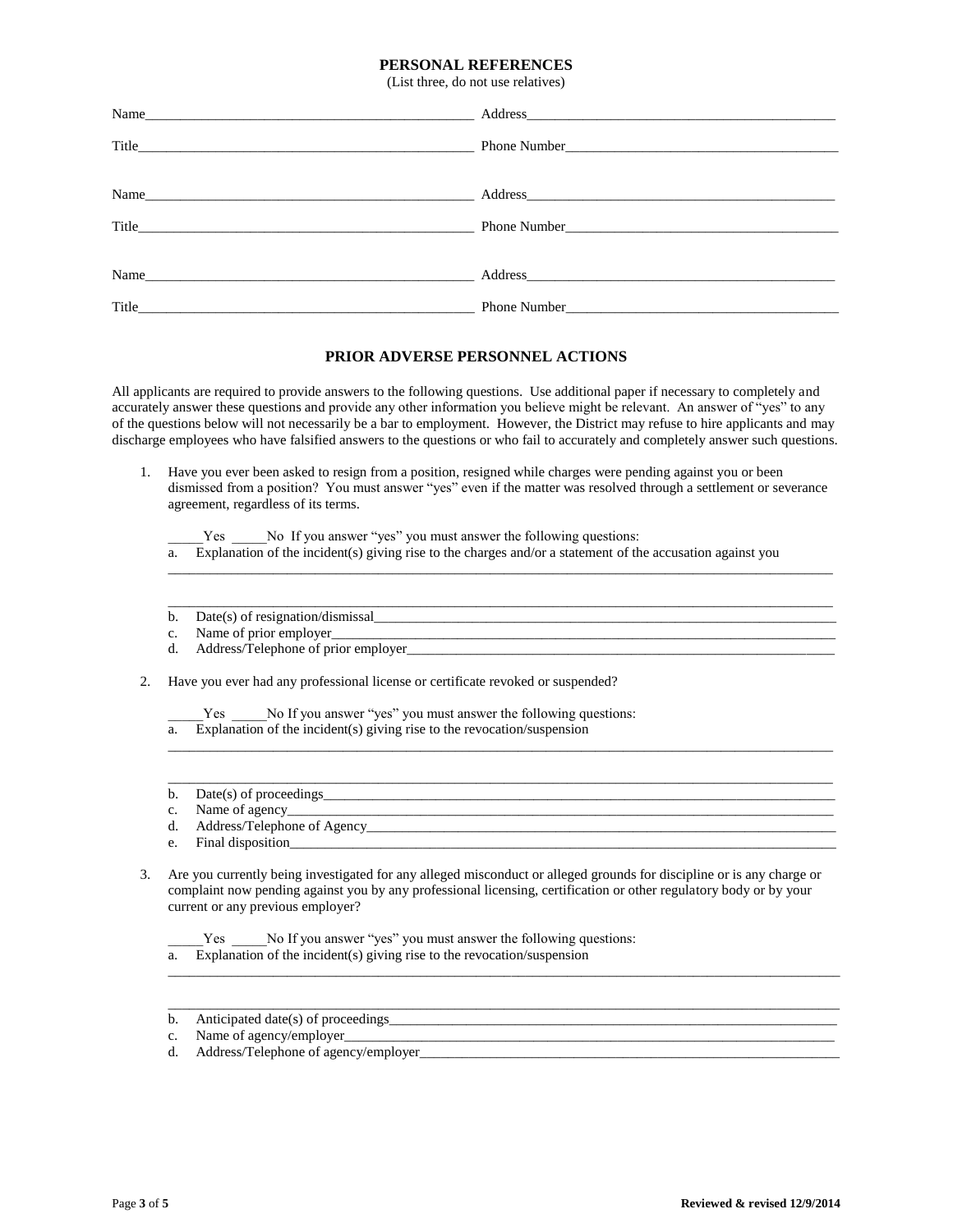## **CONVICTION REPORT**

All applicants and employees are required to report criminal convictions. For purposes of this form, the term "conviction" means the final judgment on a verdict or a finding of guilty, plea of guilty, or a plea of nolo contendere in any court of competent jurisdiction in a criminal case, including, but not limited to city, state, county or federal courts. You must answer "yes" to the questions even if an appeal is pending or could be taken and even if the conviction was subsequently dismissed, set aside, deferred, vacated or expunged. A conviction record will not necessarily be a bar to employment. The District will consider the following in reviewing a conviction record: (1) Length of time since the conviction; (2) Circumstances of the offense; (3) Number of convictions; (4) Employment record since the conviction; (5) Rehabilitation; (6) Nature of the job for which the applicant has applied; and (7) Any other relevant information. The District may refuse to hire applicants and may discharge employees who have falsified answers to inquiries about their conviction record or fail to accurately and completely answer such questions. The District may also file a criminal report against an applicant/employee for filing false information with a public agency. Applicants and employees must report any convictions that occur subsequent to the time they initially complete this form.

- 1. Have you ever been convicted of, admitted committing or are you awaiting trial for any crime (excluding only minor traffic violations not involving any allegations of drug or alcohol impairment)?
	- Yes No If you answer "yes" you must answer the following questions:
	- a. Explanation of the incident(s) giving rise to the conviction and/or a statement of the accusation against you.

 $\Box$ 

- \_\_\_\_\_\_\_\_\_\_\_\_\_\_\_\_\_\_\_\_\_\_\_\_\_\_\_\_\_\_\_\_\_\_\_\_\_\_\_\_\_\_\_\_\_\_\_\_\_\_\_\_\_\_\_\_\_\_\_\_\_\_\_\_\_\_\_\_\_\_\_\_\_\_\_\_\_\_\_\_\_\_\_\_\_\_\_\_\_\_\_\_\_\_\_\_ b. Date  $(s)$  of proceedings
- c. Name of court where proceedings occurred
- d. Final disposition of the case
- 2. Have you ever been convicted of a dangerous crime against children, defined in A.R.S. 13-604.01, including second degree murder, aggravated assault, sexual assault, child molestation, sexual conduct with a minor commercial sexual exploitation of a minor, sexual exploitation of a minor, child abuse, kidnapping or sexual abuse?
	- Yes No If you answer "yes" you must answer the following questions:
	- a. Explanation of the incident(s) giving rise to the conviction and/or a statement of the accusation against you.

 $\overline{\phantom{a}}$  , and the contribution of the contribution of the contribution of the contribution of the contribution of the contribution of the contribution of the contribution of the contribution of the contribution of the

 $\overline{\phantom{a}}$  , and the contribution of the contribution of the contribution of the contribution of the contribution of the contribution of the contribution of the contribution of the contribution of the contribution of the

- b. Date(s) of proceedings\_
- c. Name of agency\_
- d. Address/Telephone of agency\_\_\_\_\_\_\_\_\_\_\_\_\_\_\_\_\_\_\_\_\_\_\_\_\_\_\_\_\_\_\_\_\_\_\_\_\_\_\_\_\_\_\_\_\_\_\_\_\_\_\_\_\_\_\_\_\_\_\_\_\_\_\_\_\_\_\_\_
- e. Final disposition

Use additional paper if necessary to completely and accurately answer these questions and provide any other information you believe might be relevant.

## **ADDITIONAL REQUIREMENTS**

**All SUSD** employees are required to obtain a Fingerprint Clearance Card through the Arizona Department of Public Safety. All SUSD employees must pay the cost of the Fingerprint Clearance Card and fingerprinting. The District reserves the right to contact all agencies and individuals who have information on the applicant.

**All SUSD** employees must certify, before a notary public, on a written form to be provided by the District that they are not awaiting trial and have never been convicted of or admitted committing criminal offenses as specified in "Certification In Accordance with A.R.S. 15-512.D."

All SUSD employees are required to have an immunization record on file prior to employment. It shall be a condition of employment that the employee provides the district with proof of immunization for measles immunity. Initial one:

\_\_\_\_\_ I was born January 1957 or later and will provide proof of immunization or immunity upon employment

\_\_\_\_\_ I was born January 1957 or later and will submit a statement signed by a licensed physician or state/local Health officer affirming that immunization is medically appropriate

\_\_\_\_\_I will provide a statement indicating that religious reasons preclude compliance

\_\_\_\_\_ I was born before 1957 and am not required to show proof of immunization

Under penalty of prosecution and dismissal, I hereby certify that the information on this application is true, accurate and complete. I authorize the investigation of all statements contained herein and understand that any document relevant to this information may be reviewed by the agents of Superior Unified School District #15. I authorize Superior Unified School District #15 to make reference checks prior to employment and I will execute such documents to facilitate this investigation. I understand that misrepresentation or omission of pertinent facts may be cause for dismissal.

\_\_\_\_\_\_\_\_\_\_\_\_\_\_\_\_\_\_\_\_\_\_\_\_\_\_\_\_\_\_\_\_\_\_\_\_\_\_\_\_\_\_\_\_\_\_\_\_\_\_ \_\_\_\_\_\_\_\_\_\_\_\_\_\_\_\_\_\_\_\_\_\_\_\_\_\_\_\_\_\_\_\_\_\_\_\_\_